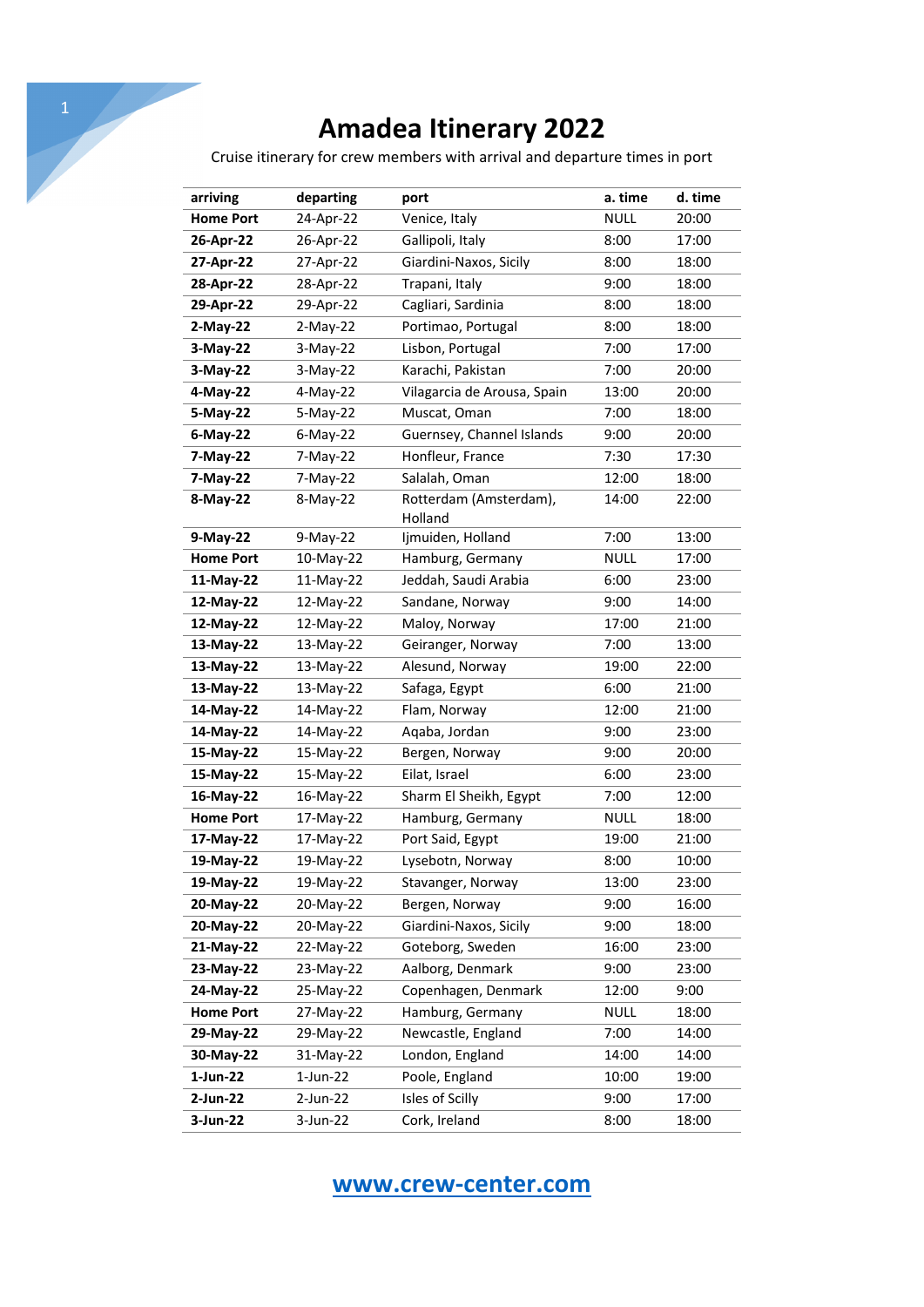| $\overline{2}$ |                  |              |                                                                            |             |       |
|----------------|------------------|--------------|----------------------------------------------------------------------------|-------------|-------|
|                |                  |              | <b>Amadea Itinerary 2022</b>                                               |             |       |
|                |                  |              | Cruise itinerary for crew members with arrival and departure times in port |             |       |
|                | 4-Jun-22         | $4$ -Jun-22  | Dublin, Ireland                                                            | 9:00        | 22:00 |
|                | 5-Jun-22         | 5-Jun-22     | Liverpool, England                                                         | 9:00        | 23:00 |
|                | $6$ -Jun-22      | $6$ -Jun-22  | Belfast, Northern Ireland                                                  | 8:00        | 20:00 |
|                | 7-Jun-22         | 7-Jun-22     | Fort William, Scotland                                                     | 8:00        | 18:00 |
|                | 8-Jun-22         | 8-Jun-22     | Stornoway, Isle of Lewis                                                   | 7:00        | 13:00 |
|                | 9-Jun-22         | 9-Jun-22     | Edinburgh, Scotland                                                        | 12:00       | 23:00 |
|                | <b>Home Port</b> | 11-Jun-22    | Bremerhaven, Germany                                                       | <b>NULL</b> | 18:00 |
|                | 13-Jun-22        | 13-Jun-22    | Karlskrona, Sweden                                                         | 7:00        | 14:00 |
|                | 14-Jun-22        | 15-Jun-22    | Stockholm, Sweden                                                          | 12:00       | 13:00 |
|                | 16-Jun-22        | $16$ -Jun-22 | Helsinki, Finland                                                          | 8:00        | 17:00 |
|                | 17-Jun-22        | 18-Jun-22    | St Petersburg, Russia                                                      | 8:00        | 18:00 |
|                | 20-Jun-22        | 20-Jun-22    |                                                                            |             |       |
|                |                  |              | Riga, Latvia                                                               | 7:00        | 15:00 |
|                | 21-Jun-22        | 21-Jun-22    | Baltiysk, Russia                                                           | 12:00       | 23:00 |
|                | 22-Jun-22        | 22-Jun-22    | Gdynia, Poland                                                             | 7:00        | 13:00 |
|                | <b>Home Port</b> | 24-Jun-22    | Bremerhaven, Germany                                                       | <b>NULL</b> | 18:00 |
|                | 27-Jun-22        | 27-Jun-22    | Reine, Lofoten                                                             | 8:00        | 14:00 |
|                | 27-Jun-22        | 27-Jun-22    | Svolvaer, Norway                                                           | 18:00       | 20:00 |
|                | 28-Jun-22        | 29-Jun-22    | Honningsvag, Norway                                                        | 18:00       | 1:00  |
|                | 29-Jun-22        | 29-Jun-22    | Kirkenes, Norway                                                           | 13:00       | 20:00 |
|                | 30-Jun-22        | 30-Jun-22    | Murmansk, Russia                                                           | 6:00        | 18:00 |
|                | $2$ -Jul-22      | 2-Jul-22     | Longyearbyen, Spitzbergen                                                  | 0:00        | 0:00  |
|                | 5-Jul-22         | 5-Jul-22     | Tromso, Norway                                                             | 9:00        | 20:00 |
|                | 7-Jul-22         | 7-Jul-22     | Trondheim, Norway                                                          | 7:00        | 17:00 |
|                | 8-Jul-22         | 8-Jul-22     | Geiranger, Norway                                                          | 7:00        | 13:00 |
|                | <b>Home Port</b> | 10-Jul-22    | Bremerhaven, Germany                                                       | <b>NULL</b> | 18:00 |
|                | 13-Jul-22        | 13-Jul-22    | Heimaey, Westman Islands                                                   | 14:00       | 20:00 |
|                | 14-Jul-22        | 14-Jul-22    | Reykjavik, Iceland                                                         | 7:00        | 21:00 |
|                | 15-Jul-22        | 15-Jul-22    | Grundarfjordur, Iceland                                                    | 7:00        | 14:00 |
|                | 16-Jul-22        | 16-Jul-22    | Akureyri, Iceland                                                          | 9:00        | 17:00 |
|                | 19-Jul-22        | 20-Jul-22    | Longyearbyen, Spitzbergen                                                  | 0:00        | 0:00  |
|                | 21-Jul-22        | 22-Jul-22    | Honningsvag, Norway                                                        | 19:00       | 1:00  |
|                | 22-Jul-22        | 22-Jul-22    | Tromso, Norway                                                             | 14:00       | 20:00 |
|                | 23-Jul-22        | 23-Jul-22    | Svolvaer, Norway                                                           | 7:00        | 13:00 |
|                | 24-Jul-22        | 24-Jul-22    | Trondheim, Norway                                                          | 14:00       | 21:00 |
|                | 25-Jul-22        | 25-Jul-22    | Molde, Norway                                                              | 7:00        | 12:00 |
|                | 25-Jul-22        | 25-Jul-22    | Andalsnes, Norway                                                          | 15:00       | 20:00 |
|                | 26-Jul-22        | 26-Jul-22    | Geiranger, Norway                                                          | 7:00        | 13:00 |
|                | <b>Home Port</b> | 28-Jul-22    | Bremerhaven, Germany                                                       | <b>NULL</b> | 18:00 |
|                | 31-Jul-22        | 31-Jul-22    | Heimaey, Westman Islands                                                   | 14:00       | 20:00 |
|                | 1-Aug-22         | 1-Aug-22     | Reykjavik, Iceland                                                         | 7:00        | 19:00 |
|                | 4-Aug-22         | 4-Aug-22     | Paamiut, Greenland                                                         | 0:00        | 0:00  |
|                | 5-Aug-22         | 5-Aug-22     | Narsarsuaq, Greenland                                                      | 0:00        | 0:00  |
|                | 6-Aug-22         | 6-Aug-22     | Qaqortoq, Greenland                                                        | 0:00        | 0:00  |
|                | 8-Aug-22         | 8-Aug-22     | St Anthony, Newfoundland                                                   | 8:00        | 18:00 |
|                |                  |              |                                                                            |             |       |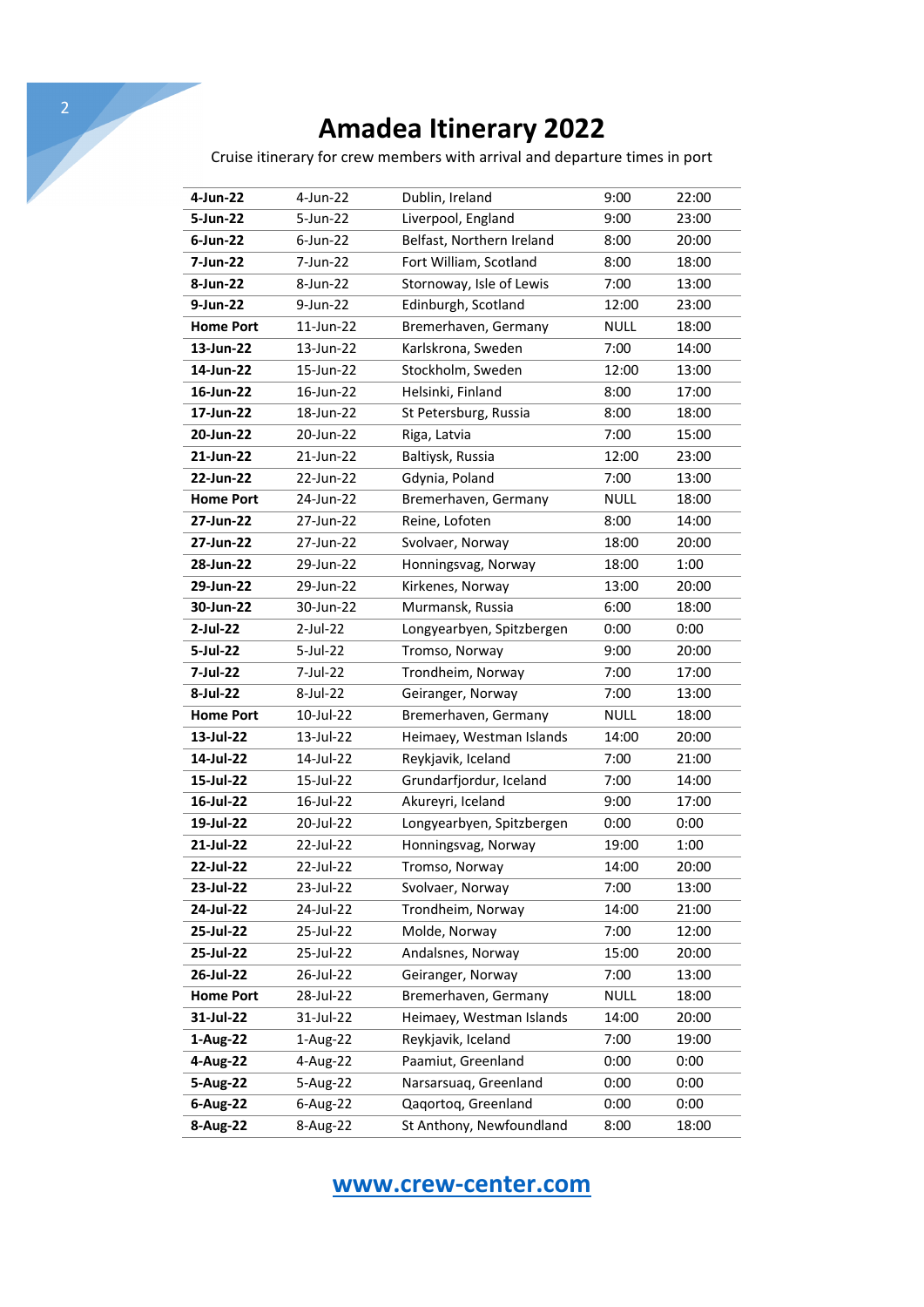Cruise itinerary for crew members with arrival and departure times in port

| 9-Aug-22         | 10-Aug-22  | Corner Brook, Newfoundland<br>18:00    |             | 13:00 |
|------------------|------------|----------------------------------------|-------------|-------|
| 11-Aug-22        | 11-Aug-22  | Havre St Pierre, Quebec                | 12:00       | 20:00 |
| 12-Aug-22        | 12-Aug-22  | Sept-Iles, Quebec                      | 9:00        | 18:00 |
| 13-Aug-22        | 14-Aug-22  | Saguenay, Quebec                       | 13:00       | 12:00 |
| 15-Aug-22        | 15-Aug-22  | Montreal, Quebec                       | 9:00        | 22:00 |
| 16-Aug-22        | 16-Aug-22  | Quebec City, Quebec                    | 8:00        | 18:00 |
| 18-Aug-22        | 18-Aug-22  | Gaspe, Quebec                          | 8:00        | 18:00 |
| 19-Aug-22        | 19-Aug-22  | Charlottetown, Prince Edward<br>Island | 12:00       | 20:00 |
| 20-Aug-22        | 20-Aug-22  | Sydney, Nova Scotia                    | 12:00       | 19:00 |
| 21-Aug-22        | 21-Aug-22  | St Pierre et Miquelon                  | 9:00        | 17:00 |
| 22-Aug-22        | 22-Aug-22  | St Johns, Newfoundland                 | 7:00        | 13:00 |
| 27-Aug-22        | 27-Aug-22  | Cork, Ireland                          | 12:00       | 18:00 |
| 28-Aug-22        | 28-Aug-22  | Falmouth, England                      | 8:00        | 17:00 |
| <b>Home Port</b> | 30-Aug-22  | Bremerhaven, Germany                   | <b>NULL</b> | 18:00 |
| 1-Sep-22         | $1-Sep-22$ | Gdynia, Poland                         | 13:00       | 20:00 |
| 2-Sep-22         | 2-Sep-22   | Visby, Sweden                          | 12:00       | 18:00 |
| 3-Sep-22         | 3-Sep-22   | Tallinn, Estonia                       | 14:00       | 20:00 |
| 4-Sep-22         | 5-Sep-22   | St Petersburg, Russia                  | 11:00       | 18:00 |
| 6-Sep-22         | 6-Sep-22   | Helsinki, Finland                      | 8:00        | 18:00 |
| 7-Sep-22         | 7-Sep-22   | Mariehamn, Finland                     | 9:00        | 20:00 |
| 8-Sep-22         | 8-Sep-22   | Stockholm, Sweden                      | 9:00        | 16:00 |
| 9-Sep-22         | 9-Sep-22   | Karlskrona, Sweden                     | 13:00       | 20:00 |
| <b>Home Port</b> | 11-Sep-22  | Bremerhaven, Germany                   | <b>NULL</b> | 18:00 |
| 13-Sep-22        | 13-Sep-22  | Flam, Norway                           | 12:00       | 19:00 |
| 14-Sep-22        | 14-Sep-22  | Sandane, Norway                        | 8:00        | 13:00 |
| 14-Sep-22        | 14-Sep-22  | Maloy, Norway                          | 17:00       | 21:00 |
| 15-Sep-22        | 15-Sep-22  | Geiranger, Norway                      | 7:00        | 13:00 |
| 15-Sep-22        | 15-Sep-22  | Alesund, Norway                        | 19:00       | 20:00 |
| 16-Sep-22        | 16-Sep-22  | Bergen, Norway                         | 9:00        | 18:00 |
| 17-Sep-22        | 17-Sep-22  | Farsund, Norway                        | 8:00        | 12:00 |
| <b>Home Port</b> | 18-Sep-22  | Bremerhaven, Germany                   | <b>NULL</b> | 18:00 |
| 20-Sep-22        | 20-Sep-22  | Newcastle, England                     | 7:00        | 21:00 |
| 21-Sep-22        | 21-Sep-22  | Edinburgh, Scotland                    | 8:00        | 18:00 |
| 22-Sep-22        | 22-Sep-22  | Scrabster, Scotland                    | 11:00       | 19:00 |
| 23-Sep-22        | 23-Sep-22  | Portree, Isle of Skye                  | 8:00        | 17:00 |
| 24-Sep-22        | 24-Sep-22  | Fort William, Scotland                 | 9:00        | 18:00 |
| 25-Sep-22        | 25-Sep-22  | Belfast, Northern Ireland              | 8:00        | 20:00 |
| 26-Sep-22        | 26-Sep-22  | Liverpool, England                     | 8:00        | 20:00 |
| 27-Sep-22        | 27-Sep-22  | Rosslare, Ireland                      | 9:00        | 18:00 |
| 28-Sep-22        | 28-Sep-22  | Falmouth, England                      | 9:00        | 17:00 |
| <b>Home Port</b> | 30-Sep-22  | Bremerhaven, Germany                   | <b>NULL</b> | 18:00 |
| 2-Oct-22         | 2-Oct-22   | Poole, England                         | 8:00        | 18:00 |
| 3-Oct-22         | 3-Oct-22   | Isles of Scilly                        | 9:00        | 18:00 |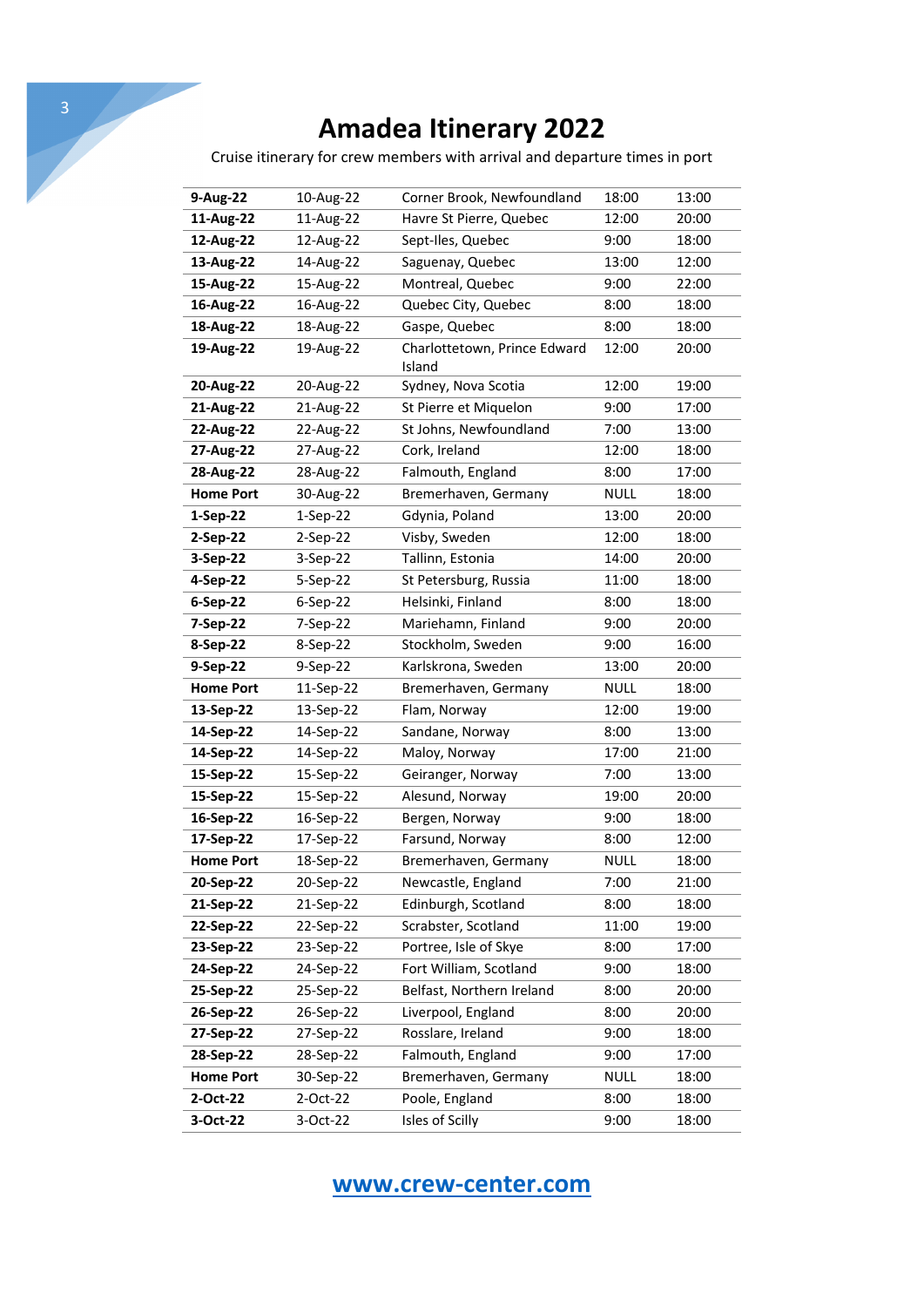|                  |           | <b>Amadea Itinerary 2022</b>                                               |             |       |
|------------------|-----------|----------------------------------------------------------------------------|-------------|-------|
|                  |           | Cruise itinerary for crew members with arrival and departure times in port |             |       |
|                  |           |                                                                            |             |       |
| 5-Oct-22         | 5-Oct-22  | La Coruna, Spain                                                           | 7:00        | 17:00 |
| 6-Oct-22         | 6-Oct-22  | Santander, Spain                                                           | 9:00        | 23:00 |
| 7-Oct-22         | 7-Oct-22  | Bilbao, Spain                                                              | 7:00        | 14:00 |
| 8-Oct-22         | 9-Oct-22  | Bordeaux, France                                                           | 8:00        | 18:00 |
| 11-Oct-22        | 11-Oct-22 | St Malo, France                                                            | 8:00        | 17:00 |
| 12-Oct-22        | 12-Oct-22 | Dover, England                                                             | 9:00        | 20:00 |
| 13-Oct-22        | 13-Oct-22 | Ijmuiden, Holland                                                          | 8:00        | 14:00 |
| <b>Home Port</b> | 14-Oct-22 | Bremerhaven, Germany                                                       | <b>NULL</b> | 18:00 |
| 16-Oct-22        | 16-Oct-22 | Portsmouth, England                                                        | 8:00        | 20:00 |
| 17-Oct-22        | 17-Oct-22 | Plymouth, England                                                          | 8:00        | 18:00 |
| 18-Oct-22        | 18-Oct-22 | St Malo, France                                                            | 7:00        | 17:00 |
| 19-Oct-22        | 20-Oct-22 | Rouen, France                                                              | 11:00       | 13:00 |
| 21-Oct-22        | 21-Oct-22 | Antwerp, Belgium                                                           | 14:00       | 23:00 |
| 22-Oct-22        | 22-Oct-22 | Rotterdam (Amsterdam),<br>Holland                                          | 12:00       | 21:00 |
| 23-Oct-22        | 23-Oct-22 | Amsterdam, Holland                                                         | 9:00        | 18:00 |
| <b>Home Port</b> | 25-Oct-22 | Bremerhaven, Germany                                                       | <b>NULL</b> | 18:00 |
| 27-Oct-22        | 27-Oct-22 | Honfleur, France                                                           | 5:00        | 21:00 |
| 29-Oct-22        | 29-Oct-22 | La Coruna, Spain                                                           | 13:00       | 19:00 |
| 30-Oct-22        | 30-Oct-22 | Porto, Portugal                                                            | 11:00       | 17:00 |
| 31-Oct-22        | 31-Oct-22 | Lisbon, Portugal                                                           | 9:00        | 23:00 |
| 2-Nov-22         | 2-Nov-22  | Malaga, Spain                                                              | 7:00        | 18:00 |
| 3-Nov-22         | 3-Nov-22  | Cartagena, Spain                                                           | 9:00        | 17:00 |
| 4-Nov-22         | 4-Nov-22  | Algiers, Algeria                                                           | 8:00        | 20:00 |
| 5-Nov-22         | 5-Nov-22  | Bejaia, Algeria                                                            | 7:00        | 18:00 |
| 7-Nov-22         | 7-Nov-22  | La Valletta, Malta                                                         | 8:00        | 22:00 |
| 8-Nov-22         | 8-Nov-22  | Siracusa, Sicily                                                           | 7:00        | 17:00 |
| 9-Nov-22         | 9-Nov-22  | Gallipoli, Italy                                                           | 9:00        | 18:00 |
| 10-Nov-22        | 10-Nov-22 | Kotor, Montenegro                                                          | 10:00       | 18:00 |
| 11-Nov-22        | 11-Nov-22 | Split, Croatia                                                             | 7:00        | 14:00 |
| <b>Home Port</b> | 12-Nov-22 | Venice, Italy                                                              | <b>NULL</b> | 20:00 |
| 13-Nov-22        | 13-Nov-22 | Split, Croatia                                                             | 13:00       | 22:00 |
| 14-Nov-22        | 14-Nov-22 | Dubrovnik, Croatia                                                         | 9:00        | 22:00 |
| 15-Nov-22        | 15-Nov-22 | Durres, Albania                                                            | 8:00        | 18:00 |
| 16-Nov-22        | 16-Nov-22 | Gallipoli, Italy                                                           | 8:00        | 17:00 |
| 17-Nov-22        | 17-Nov-22 | Siracusa, Sicily                                                           | 10:00       | 20:00 |
| 18-Nov-22        | 18-Nov-22 | Vibo Valentia, Italy                                                       | 8:00        | 18:00 |
| 19-Nov-22        | 19-Nov-22 | Salerno, Italy                                                             | 8:00        | 18:00 |
|                  |           |                                                                            |             |       |
| 20-Nov-22        | 20-Nov-22 | Civitavecchia (Rome), Italy                                                | 8:00        | 20:00 |
| 21-Nov-22        | 21-Nov-22 | Livorno (Florence/Pisa), Italy                                             | 8:00        | 17:00 |
| <b>Home Port</b> | 22-Nov-22 | Villefranche (Nice), France                                                | <b>NULL</b> | 20:00 |
| <b>Home Port</b> | 22-Nov-22 | Villefranche (Nice), France                                                | <b>NULL</b> | 20:00 |
| 25-Nov-22        | 25-Nov-22 | Cadiz, Spain                                                               | 8:00        | 18:00 |
| 25-Nov-22        | 25-Nov-22 | Cadiz, Spain                                                               | 8:00        | 18:00 |